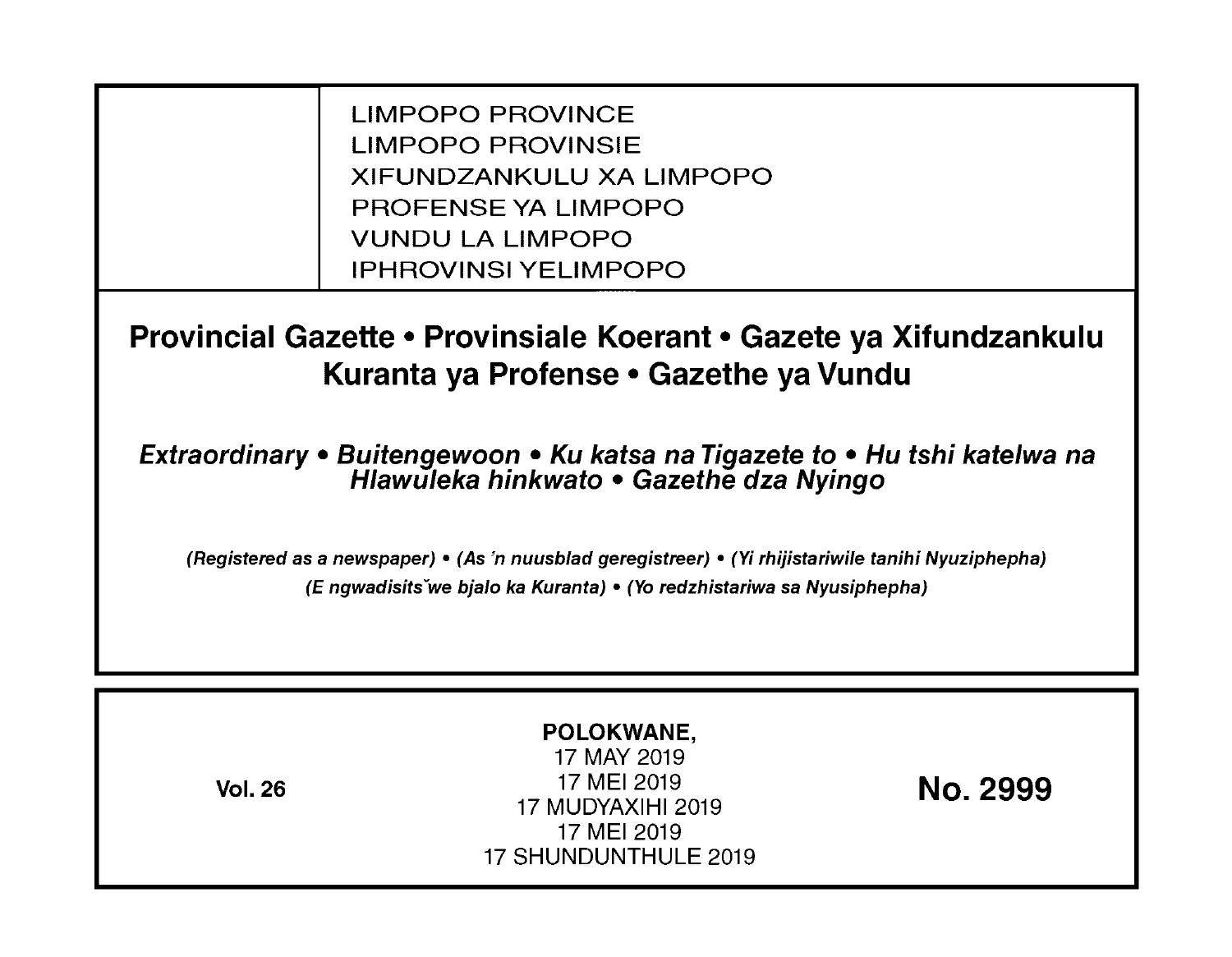#### **CONTENTS**

|    |                                                                                                        | Gazette<br>No. | Page<br>No. |
|----|--------------------------------------------------------------------------------------------------------|----------------|-------------|
|    | <b>PROVINCIAL NOTICES • PROVINSIALE KENNISGEWINGS</b>                                                  |                |             |
| 79 | Constitution of the Republic of South Africa 1996: Convening of the First Sitting of the Sixth Limpopo | 2999           |             |
| 79 | Grondwet van die Republiek van Suid-Afrika, 1996: Vergadering van die Eerste Sitting van die Sesde     | 2999           |             |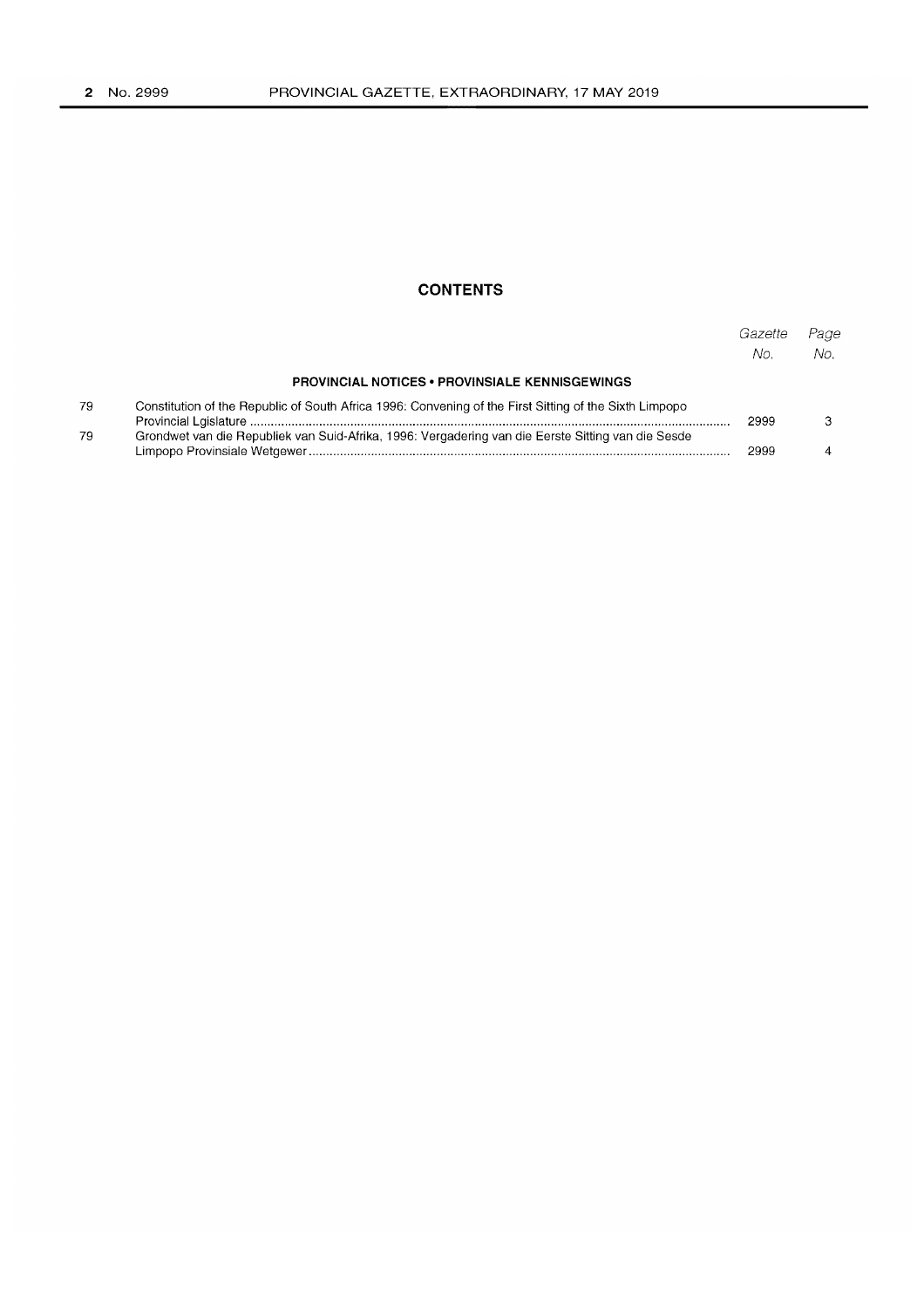# PROVINCIAL NOTICES • PROVINSIALE KENNISGEWINGS

#### PROVINCIAL NOTICE 79 OF 2019

## CONVENING OF THE FIRST SITTING OF THE SIXTH LIMPOPO PROVINCIAL LEGISLATURE

I, EPHRAIM MAMPURU MAKGOBA, as a Judge designated by the Chief Justice in terms of section 110 (1) of the Constitution of the Republic of South Africa, 1996, do hereby convene the first sitting of the sixth Limpopo Provincial Legislature to be held on Wednesday, 22 May 2019, Lebowakgomo Legislative Chamber, at 10h30.

During this sitting, members of the Provincial Legislature shall take the prescribed oath or affirmation. The Provincial Legislature shall further elect Premier of the province, and Speaker and Deputy Speaker of the Provincial Legislature.

Signed at POLOKWANE on this 14<sup>th</sup> day of May 2019

*/ /'j* ~ 1 L~

E M. MAKGOBA JUDGE PRESIDENT HIGH COURT OF SOUTH AFRICA LIMPOPO DIVISION, POLOKWANE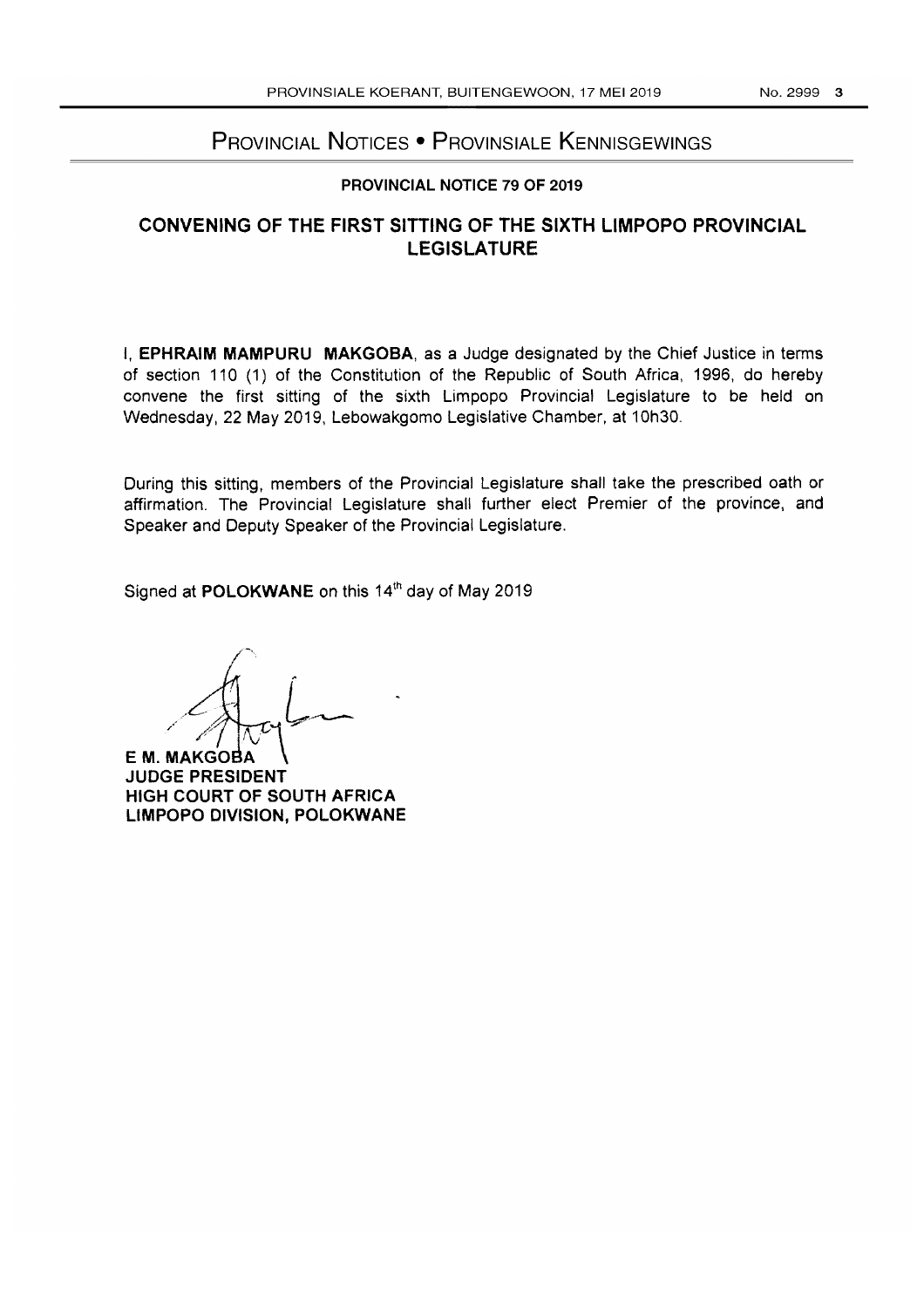#### PROVINSIALE KENNISGEWING 79 VAN 2019

#### **VERGADERING VAN DIE EERSTE SITTING VAN DIE SESDE LIMPOPO PROVINSIALE WETGEWER**

Ek, **EPHRAIM MAMPURU MAKGOBA,** as 'n Regter aangewys deur die Hoofregter ingevolge artikel 110 (1) van die Grondwet van die Republiek van Suid-Afrika, 1996, bele hiermee die Eerste Sitting van die Sesde Limpopo Provinsiale Wetgewer op Woensdag 22 Mei 2019 om 10:30 in die Wetgewende Raadsaal in Lebowakgomo.

Tydens hierdie sitting sal lede van die Sesde Wetgewer eed of plegtigheid afle. Die Provinsiale Wetgewer sal verder die Premier van die provinsie verkies asook die Speaker en Adjunk-Speaker van die Provinsiale Wetgewer.

Geteken te **POLOKWANE** op hierdie 14de dag van Mei 2019.

**EM MAKGOBA REGTER PRESIDENT HOOGGEREGSHOF VAN SUID-AFRIKA LIMPOPO AFDELlNG, POLOKWANE**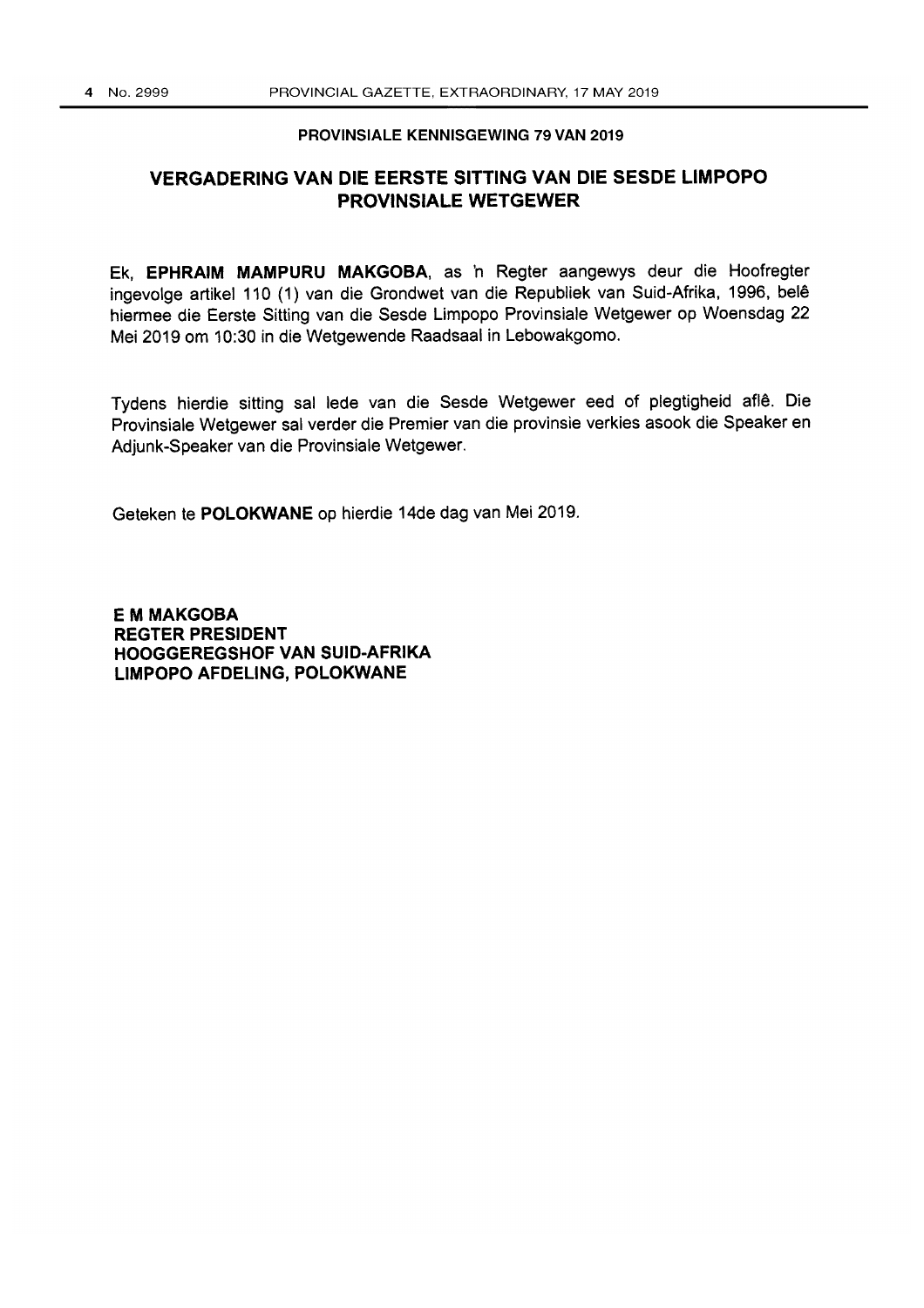# **GO BITSA TUlO VA PElE, VA BOSElElA VA lEKGOTlATHERAMElAO LA PROFENSE YA LIMPOPO**

Nna, **EPHRAIM MAMPURU MAKGOBA,** bjalo ka Moahlodi yo a beilwego ke Moahlodi Mogolo go ya ka karolo 110 (1) ya Molaotheo wa Rephabliki ya Afrika Borwa, 1996, ke bitsa tulo ya pele, ya boselela ya Lekgotlatheramelao la Profense ya Limpopo ye e tla dulago ka Laboraro, 22 Mei 2019, Ngwako wa Lekgotlatheramelao la Lebowakgomo, ka 10h30.

Ka nako ya tulo, maloko a lekgotlatheramelao a tla tšea kano goba tiišetšo ye e kgethetšwego. Lekgotlatheramelao la Profense le tla tšwela pele go kgetha Tonakgolo ya Profense, Ie Mospikara Ie Motlatsa Mospikara ba Lekgotlatheramelao la Profense.

E saennwe POLOKWANE ka letsatsi la 14 Mei 2019.

**EM MAKGOBA MOPRESIDENTE WA BAAHLODI KGOROKGOLO VA REPHABLIKI VA AFRIKA BORWA LEKALA LA TIKOLOGO LA LIMPOPO, POLOKWANE**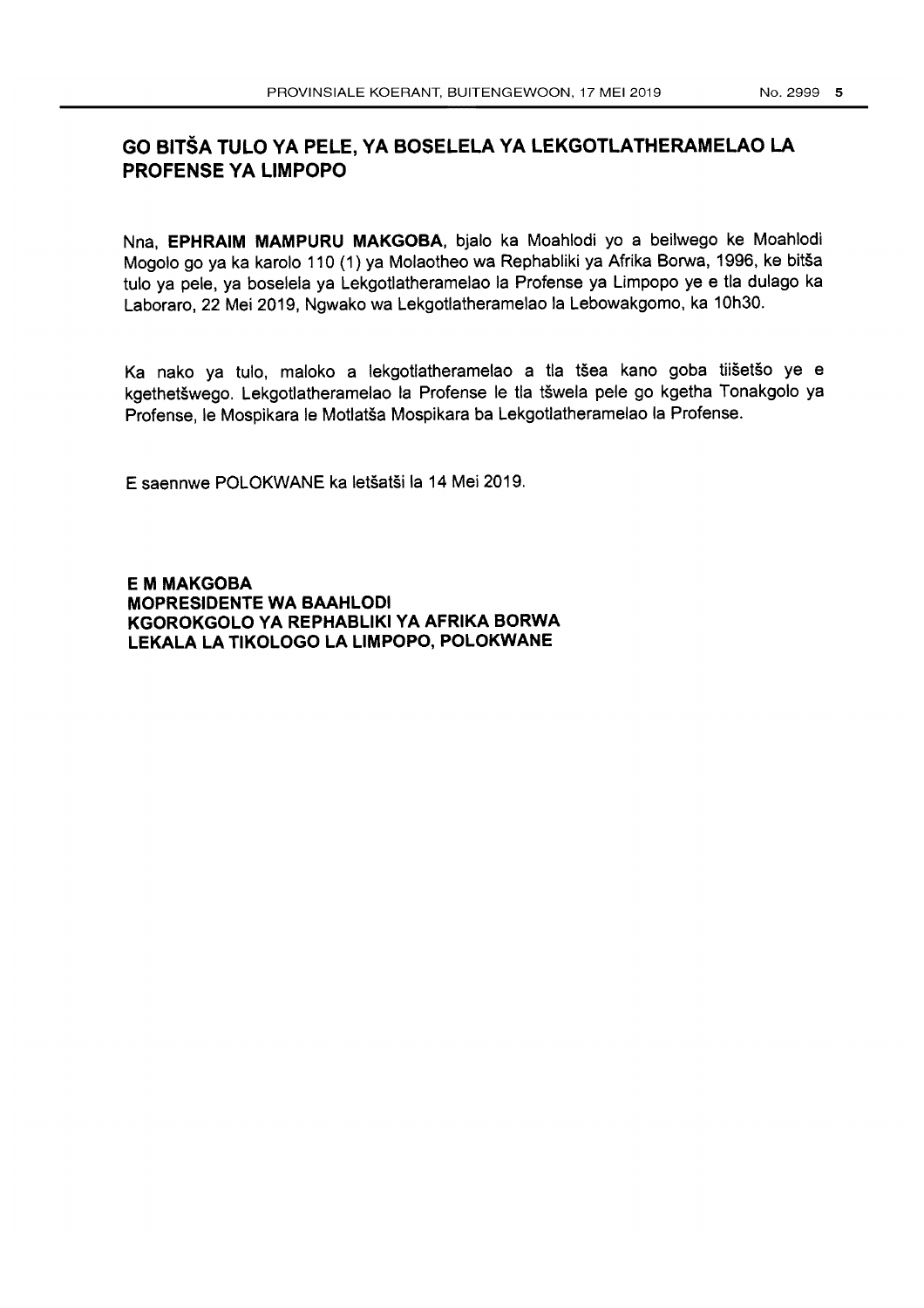### **KU VITIWA KA NTSHAMO WO SUNGULA WA PALAMENDE YA VUTSEVU YA MFUMO WA MILAWU WA XIFUNDZANKULU XA LIMPOPO**

Mina, **EPHRAIM MAMPURU MAKGOBA,** tanihi Muavanyisi loyi a hlawuriweke hi Muavanyisinkulu hi ku landza xiyenge xa 110 (1) xa Vumbiwa ra Riphabuliki ra Afrika-Dzonga, 1996, ndzi vitana ntshamo wo sungula wa Mfumo wa Milawu wa Xifundzankulu xa Limpopo ku va kona hi Ravunharhu, 22 Mudyaxihi 2019, Holweni ya Mfumo wa Milawu eLebowakgomo hi 10h30.

Eka ntshamo lowu, swirho swa Mfumo wa Milawu wa Xifundzankulu swi ta teka Xihlambanyiso na ku Tiyisisa loku ndzawuleriweke. Mfumo wa Milawu wa Xifundzankulu wu ta tlhela wu hlawula Phirimiya wa xifundzankulu, na Xipikara na Xandla xa Xipikara va Mfumo wa Milawu wa Xifundzankulu.

Sayiniwile **ePOLOKWANE** hi siku ra 14 Mudyaxihi 2019.

**EMMAKGOBA MUAVANVISINKULU WA XIFUNDZANKULU HUVONKULU VA AFRIKA·DZONGA XIVENGE XA LIMPOPO, POLOKWANE**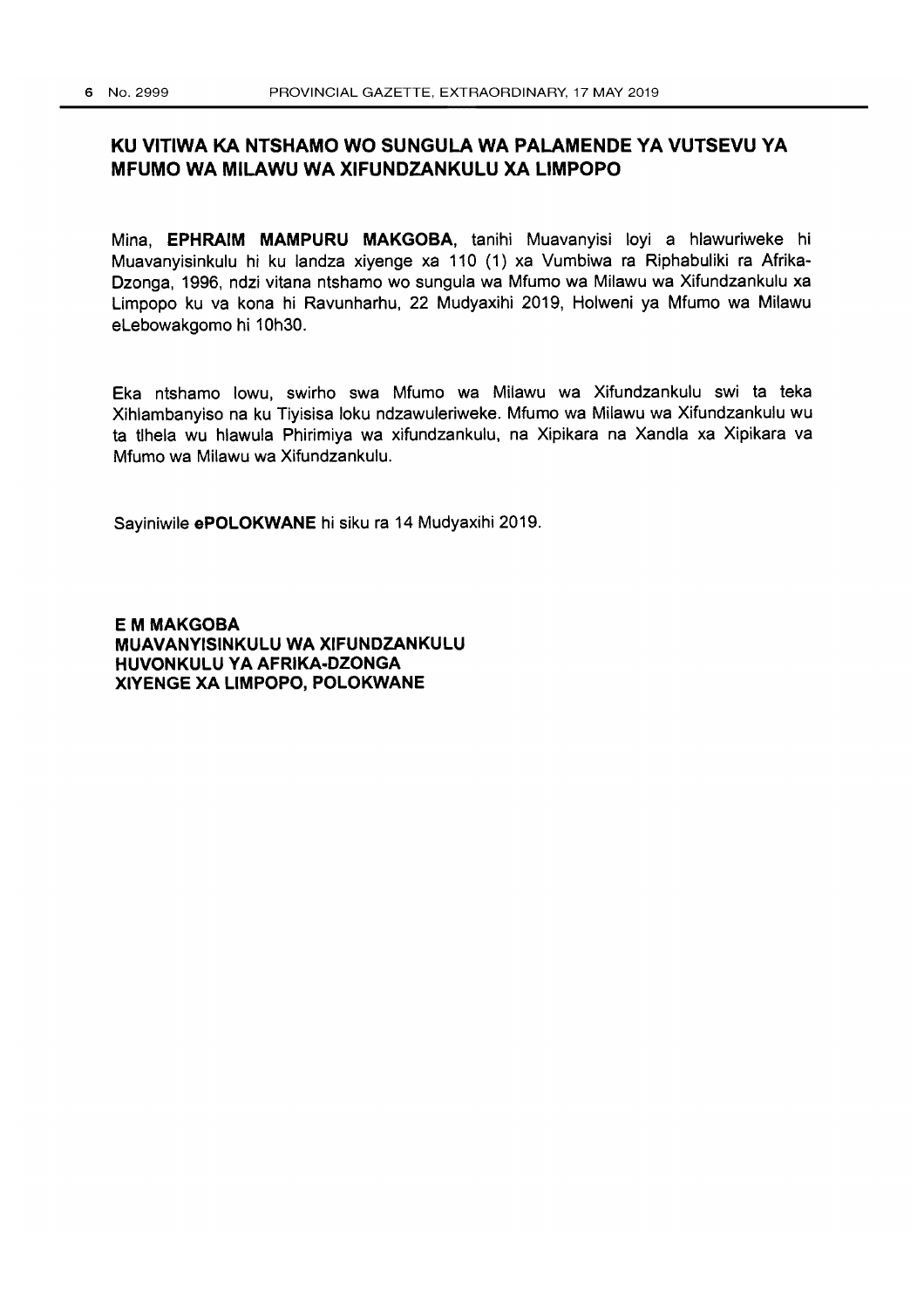# **GUVHANGANO LA DZULO LA U THOMA LA VHUSIMAMILAYO HA VUNDU LA LIMPOPO HA VHURATHI**

Nne, EPHRAIM MAMPURU MAKGOBA, sa Muhatuli o tiwaho nga Muhatuli Muhulwane hu tshi tevhedzwa khethekanyo ya 110 (1) ya Ndayotewa ya Riphabuliki ya Afurika Tshipembe, 1996, afha ndi khou fara dzulo 1a u thoma 1a Vhusimamilayo ha Vundu 1a Limpopo ha vhurathi Ii no khou farelwa Lufherani Iwa Vhusimamilayo Lebowakgomo nga 10:30

Nga tshifhinga tsha dzulo ilo, mirado vha Vhusimamilayo ha Vundu vha do ita muano kana phuluphedziso dzo themendelwaho. U bva afho Vhusimamilyo ha Vundu vhu do isa phanda nga u nanga Mulangavundu wa vundu, khathihi na Mulangadzulo na Muthusa Mulangadzulo vha Vhusimamilayo ha Vundu.

Zwo sainwa **Polokwane** nga dzi 14 Shundunthule 2019

**EM MAKGOBA MUHATULI MUHULWANE KHOTHE KHULWANE YA AFURIKA TSHIPEMBE KHETHEKANYO YA LIMPOPO, POLOKWANE**